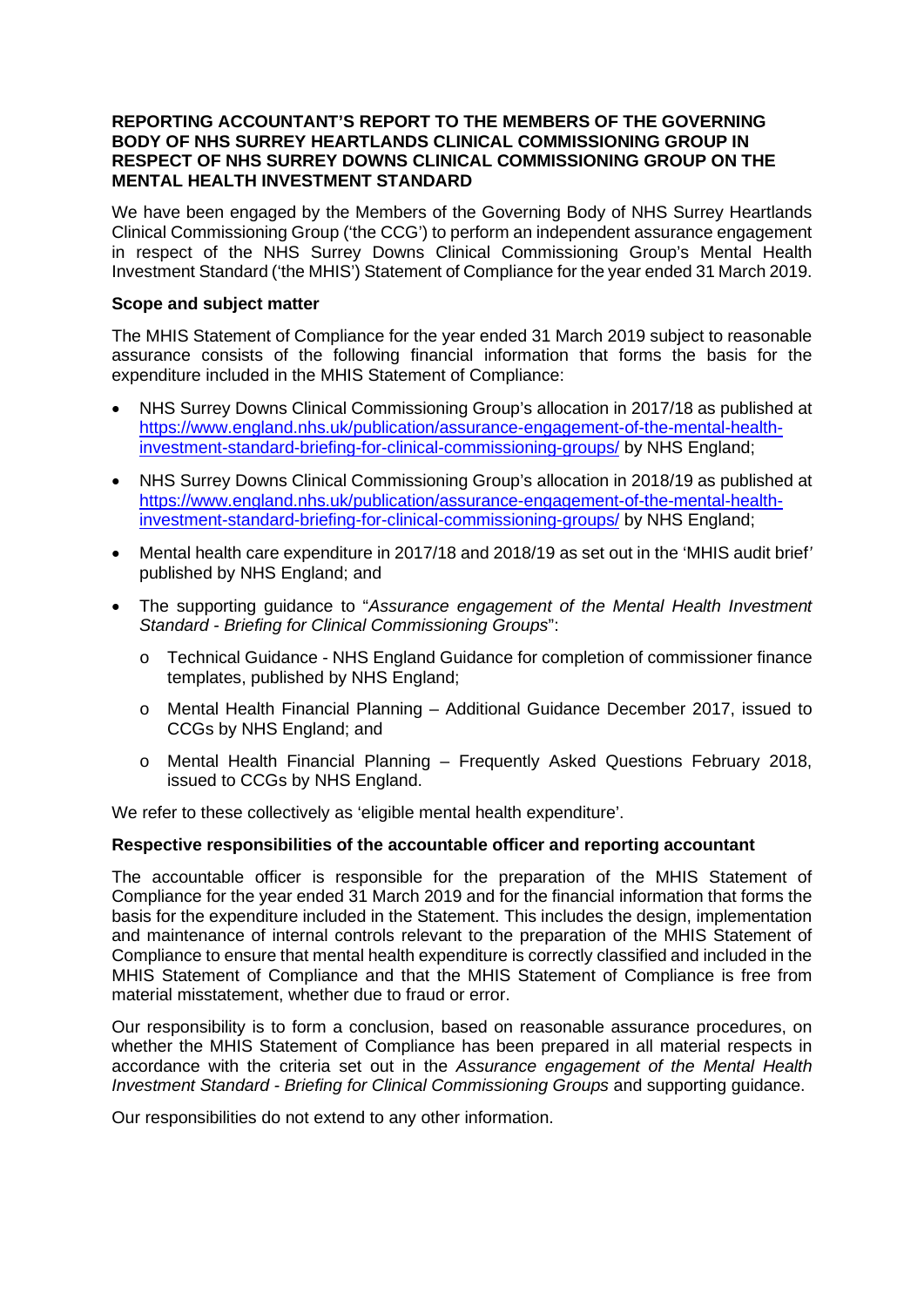We are in compliance with the applicable independence and competency requirements of the Institute of Chartered Accountants in England and Wales (ICAEW) Code of Ethics. Our team comprised assurance practitioners and relevant subject matter experts.

This report, including the conclusion, has been prepared solely for the Members of the Governing Body of NHS Surrey Heartlands Clinical Commissioning Group as a body. We permit the disclosure of this report alongside the MHIS Statement of Compliance for the year ended 31 March 2019, to enable the Members of the Governing Body to demonstrate they have discharged their governance responsibilities by commissioning an independent assurance report in connection with the MHIS Statement of Compliance. To the fullest extent permitted by law, we do not accept or assume responsibility to anyone other than the Members of the Governing Body of NHS Surrey Heartlands Clinical Commissioning Group as a body for our work or this report, except where terms are expressly agreed and with our prior consent in writing.

# **Assurance work performed**

We conducted this reasonable assurance engagement in accordance with International Standard on Assurance Engagements 3000 (Revised) – 'Assurance Engagements other than Audits or Reviews of Historical Financial Information', issued by the International Auditing and Assurance Standards Board ('ISAE 3000'). Our reasonable assurance procedures included:

- reviewing the content of the expenditure summary used to support the MHIS Statement of compliance to verify that it includes all categories of eligible mental health care expenditure as defined in the **"***Assurance engagement of the Mental Health Investment Standard - Briefing for Clinical Commissioning Groups***"** published by NHS England at [https://www.england.nhs.uk/publication/assurance-engagement-of-the-mental-health](https://www.england.nhs.uk/publication/assurance-engagement-of-the-mental-health-investment-standard-briefing-for-clinical-commissioning-groups/)[investment-standard-briefing-for-clinical-commissioning-groups/;](https://www.england.nhs.uk/publication/assurance-engagement-of-the-mental-health-investment-standard-briefing-for-clinical-commissioning-groups/)
- checking the arithmetic accuracy of the expenditure summary used to support the MHIS Statement of Compliance;
- checking the wording used in the published MHIS Statement of Compliance and verified that this is in accordance with the required wording that has been published in the **"***Assurance engagement of the Mental Health Investment Standard - Briefing for Clinical Commissioning Groups***"** published by NHS England at [https://www.england.nhs.uk/publication/assurance-engagement-of-the-mental-health](https://www.england.nhs.uk/publication/assurance-engagement-of-the-mental-health-investment-standard-briefing-for-clinical-commissioning-groups/)[investment-standard-briefing-for-clinical-commissioning-groups/;](https://www.england.nhs.uk/publication/assurance-engagement-of-the-mental-health-investment-standard-briefing-for-clinical-commissioning-groups/)
- evaluating the design and implementation of the key processes and controls for ensuring the categorisation of expenditure as eligible mental health care expenditure is complete and accurate by observing and documenting the process for recording and categorising expenditure as eligible mental health care expenditure;
- making enquiries of management by requesting that specific representations are made to confirm management has complied with its responsibilities as defined in the MHIS Statement of Accountable Officer's Responsibilities;
- carrying out limited testing, on a selective basis, of the expenditure classified as eligible mental health care expenditure used in the MHIS calculation, to confirm that the expenditure relates to the correct financial year, meets the definition of eligible mental health care expenditure as defined by *Assurance engagement of the Mental Health Investment Standard - Briefing for Clinical Commissioning Groups* and appears within the CCG's expenditure for the year;
- carrying out limited testing, on a selective basis, of the expenditure that has not been classified as eligible mental health care expenditure, to confirm that the expenditure does not meet the definition of eligible mental health care expenditure as defined by *Assurance*